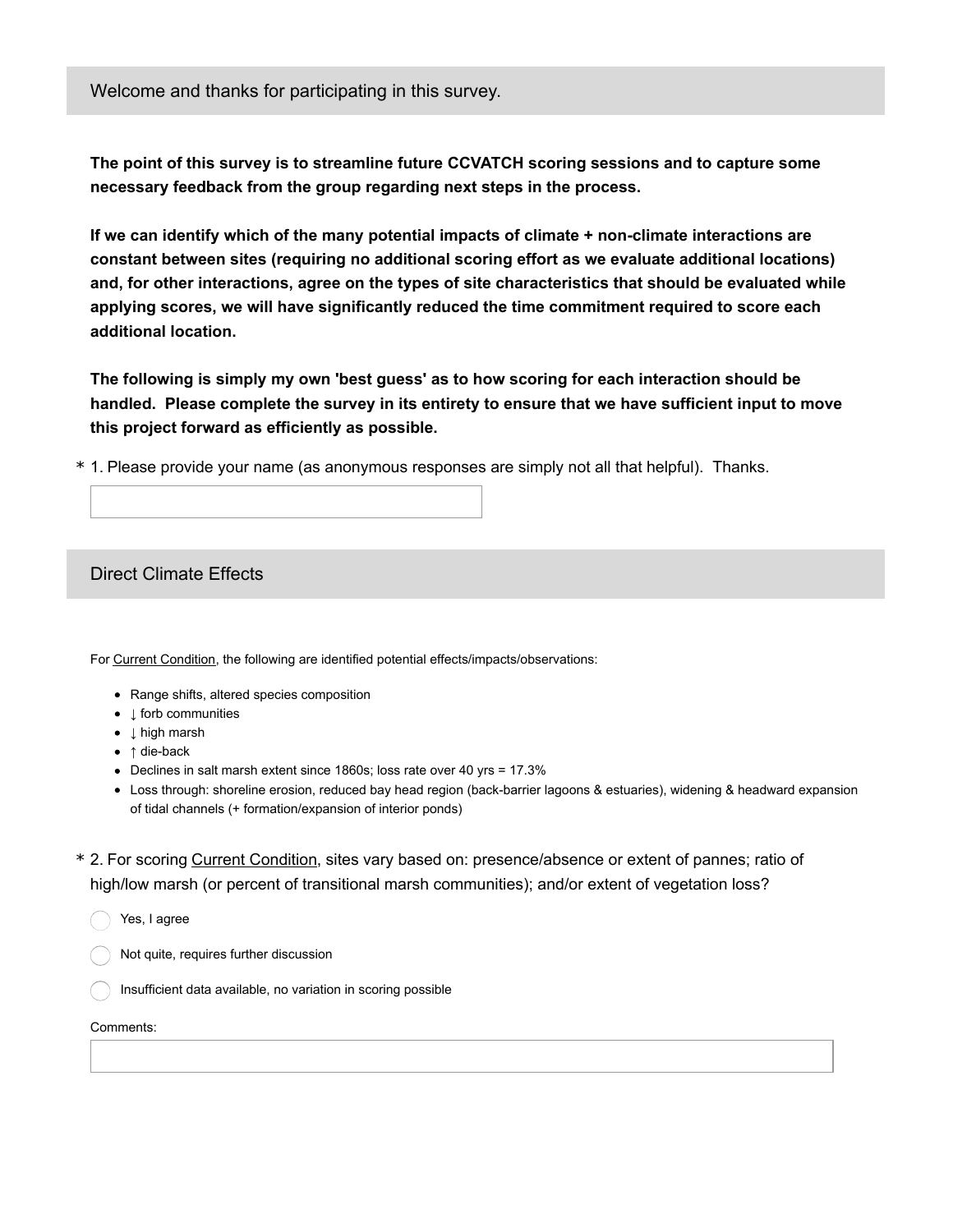For Increase in CO2, the following are identified potential effects/impacts/observations:

- no expected change to C4 plants
- root %N decreases and C/N increases in *Scirpus* could decrease decomposition and increase peat formation
- \* 3. For scoring Increase in CO2, individual site response does not vary.
	- Yes, I agree
	- Not quite, requires further discussion
	- Insufficient data available, no variation in scoring possible

#### Comments:

For Increase in Temperature, the following are identified potential effects/impacts/observations:

- Δ competitive interactions
- ↑ marsh decomposition rates
- ↓ organic matter accretion
- ↓ forb pannes
- \* 4. For scoring Increase in Temperature, individual site response does not vary.
	- Yes, I agree
	- Not quite, requires further discussion
	- Insufficient data available, no variation in scoring possible
	- Comments:

For Change in Precipitation, the following are identified potential effects/impacts/observations:

- Seasonal Δ timing/duration influences salinity through salt H2O intrusion
- Changes in groundwater flow/level can impact marsh elevation
- $\Delta$  precip. =  $\downarrow$  productivity
- C4 better competitors wth freq./more severe drought
- $\downarrow$  precip. and drought have no sign. impact on S. patens
- Dieback ↑ during drought?
- \* 5. For scoring Change in Precipitation, sites vary based on: relative groundwater levels?
	- Comments: Yes, I agree Not quite, requires further discussion Insufficient data available, no variation in scoring possible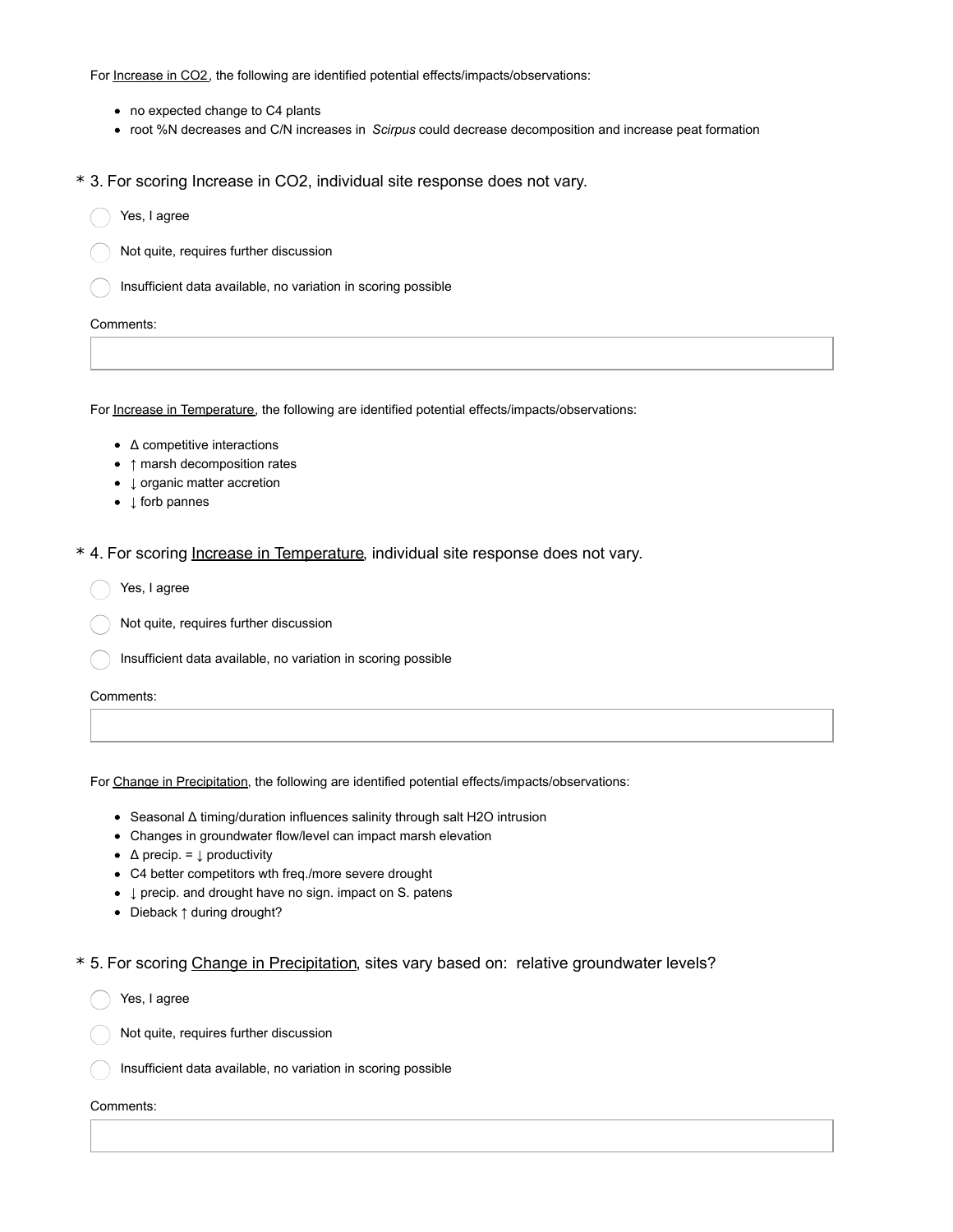For Change in Sea Level, the following are identified potential effects/impacts/observations:

- Effects species distribution (shift to more salt tolerant sp.)
- ↓ high marsh
- ↓ low sediment marshes
- ↑ inundation reduces below-ground biomass of S. alterniflora
- ↑ inundation drives veg. loss (elevation as proxy for inundation accounts for 96% of var. in loss rates); elevation threshold for S. patens = 0.51mNAVD88
- \* 6. For scoring Change in Sea Level, sites vary based on: change in tidal range (using relative elevation as proxy; with or without incorporating 'threshold' of 0.51mNAVD88)?

Signed Yes, I agree

- Not quite, requires further discussion
- Insufficient data available, no variation in scoring possible

#### Comments:

For Increase in Extreme Climate Events, the following are identified potential effects/impacts/observations:

- ↑ extr. disturbance favors sp. that are 'colonizers'
- Δ upland /marsh interface
- ↑ compression of marsh surface due to weight of storm surges
- Δ plant communities
- ↑ debris
- \* 7. For scoring Increase in Extreme Climate Events, sites vary based on: differences in geomorphology (e.g. presence/absence of dunes, orientation relative to dominant wind direction, degree of fetch)?

Yes, I agree

Not quite, requires further discussion

Insufficient data available, no variation in scoring possible

#### Comments:

## Invasive/Nuisance Species

For Current Condition, the following are identified potential effects/impacts/observations:

- Many exotic grazers and predators are present and increasing (interactions with natives vary [w/ both positive and negative effect])
- Many anthropogenic impacts making things worse (e.g. eutrophication, overfishing, shoreline development)
- Range expansion by native plants, animals occurring (impacts debated [assumed positive and negative effects possible])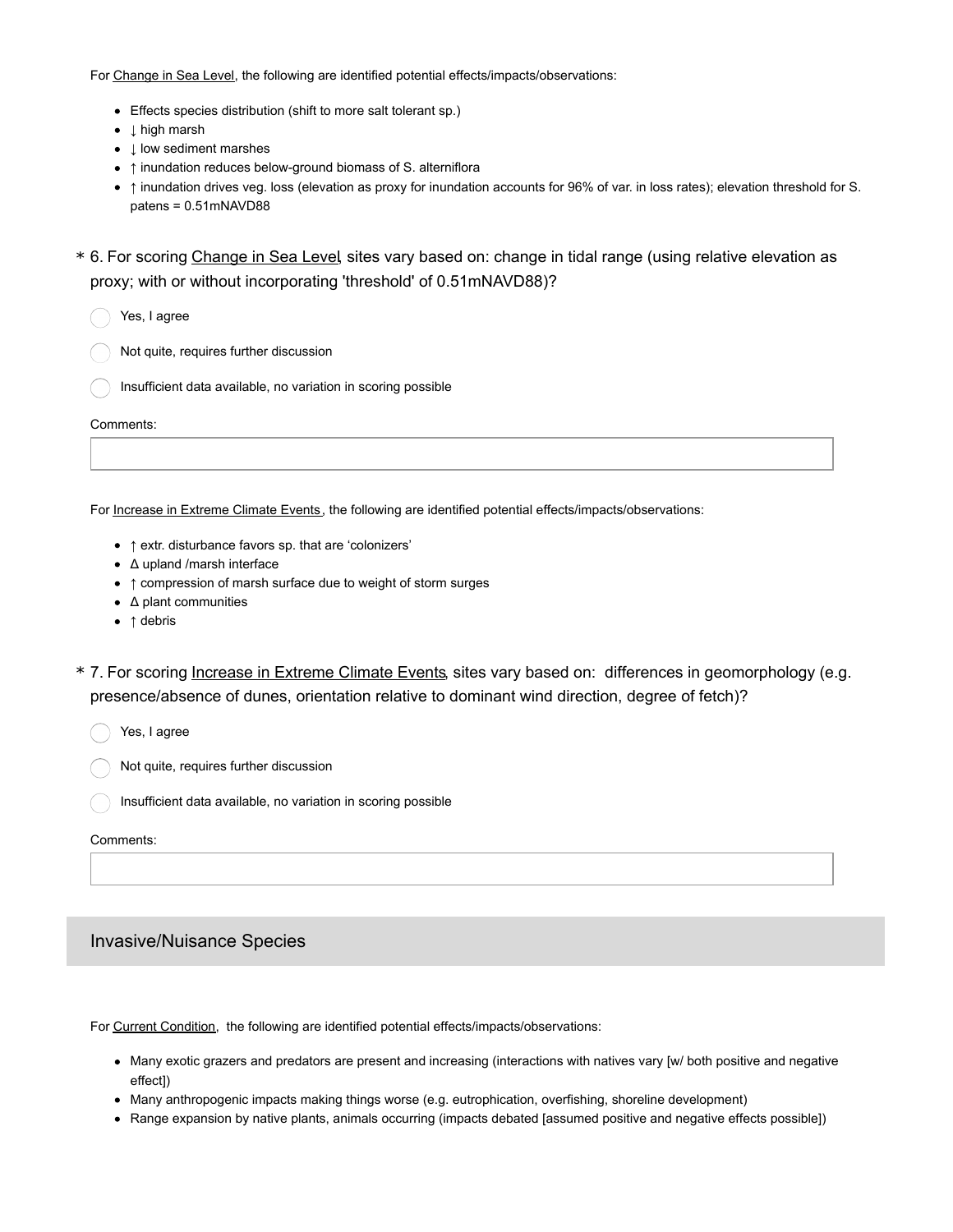- 8. For scoring Current Condition, sites vary based on: presence/absence/proximity of*Phragmites*; \* presence/abundance of crab herbivores (using rate of creek widening as proxy)?
- Comments: Yes, I agree Not quite, requires further discussion Insufficient data available, no variation in scoring possible

For Increase in CO2, the following are identified potential effects/impacts/observations:

- ↑ could enhance fitness of many marsh invasives (e.g. Phrag) as well as some natives (e.g. poison ivy)
- Phragmites does better with salt stress with ↑ CO2
- Reduction in %N of Scirpus shoots results in an increase in green tissue C/N (may effect herbivore preferences and feeding rates); not true of C4 grasses (S. patens, D. spicata)
- \* 9. For scoring *Increase in CO2*, individual site response does not vary (\* although does assume different score if invasives present/absent).

Yes, I agree

- Not quite, requires further discussion
- Insufficient data available, no variation in scoring possible

Comments:

For Increase in Temperature, the following are identified potential effects/impacts/observations:

- ↑ temp. may make Phragmites more tolerant of salt stress
- C4 plants more resistant to Phrag encroachment
- ↑ temp. may encourage range expansion of southern species (animals quicker, plants)
- impacts of both natural and facilitated expansion debated
- Facilitates Phrag encroachment
- \* 10. For scoring lncrease in Temperature, individual site response does not vary (\* although does assume different score if invasives present/absent).

Yes, I agree

- Not quite, requires further discussion
- Insufficient data available, no variation in scoring possible

Comments: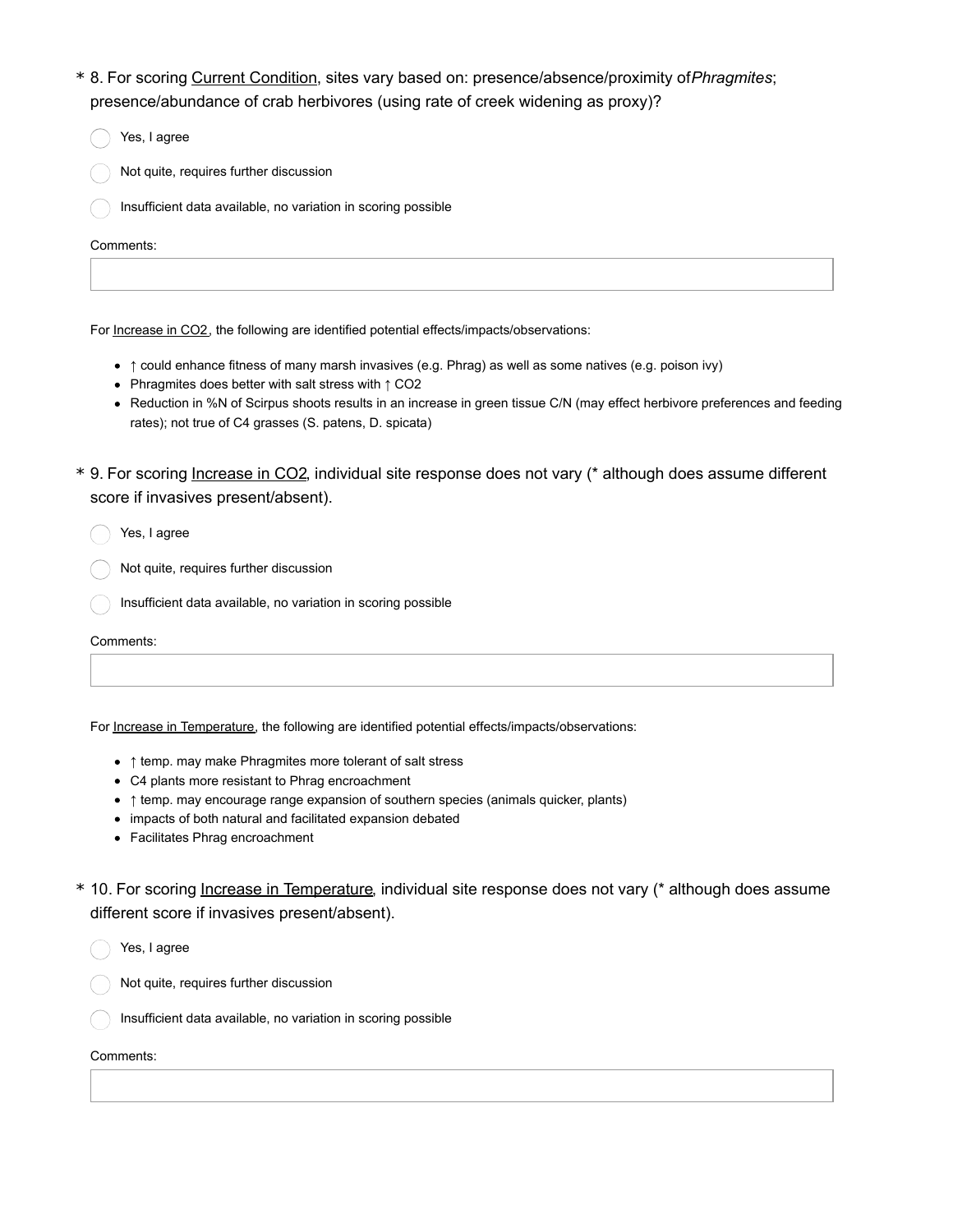For Change in Precipitation, the following are identified potential effects/impacts/observations:

- May cause species, currently limited by seasonal flooding, to spread
- Plants and animals vulnerable to flooding may experience negative impacts
- Multiple stressors (abiotic + biotic) may act synergistically with ↑ precip.
- \* 11. For scoring Change in Precipitation, individual site response does not vary (\* although does assume different score if invasives present/absent).

Yes, I agree

Not quite, requires further discussion

Insufficient data available, no variation in scoring possible

Comments:

For Change in Sea Level, the following are identified potential effects/impacts/observations:

- Rising SL may accelerate loss of some natives (e.g. salt sensitive species)
- Salt sensitive sp. may move inland if possible
- Multiple stressors may act synergistically with SL ↑
- ↑ salt will kill Phrag
- SLR =  $\uparrow$  fiddler crabs
- \* 12. For scoring Change in Sea Level, sites vary based on: relative amount of Phrag and/or crabs?

Yes, I agree

Not quite, requires further discussion

Insufficient data available, no variation in scoring possible

#### Comments:

For Increase in Extreme Climate Events, the following are identified potential effects/impacts/observations:

- Variable impacts on species, disease, vectors, etc.
- Range expansion likely
- More disturbances could ↑ vulnerability to invasion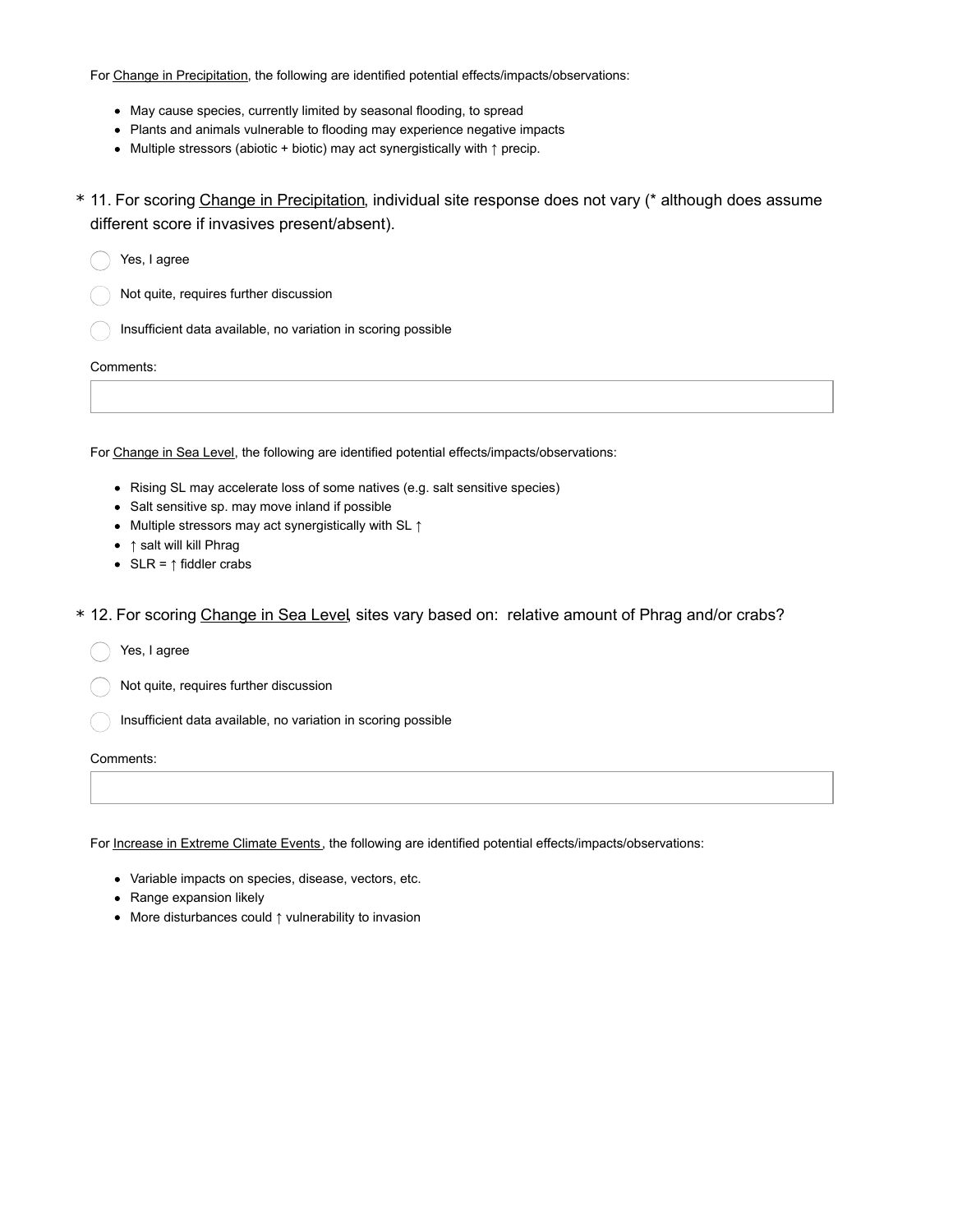- \* 13. For scoring *Increase in Extreme Climate Events*, individual site response does not vary (\* although does assume different score if invasives present/absent).
- Comments: Yes, I agree Not quite, requires further discussion Insufficient data available, no variation in scoring possible

# **Nutrients**

For Current Condition, the following are identified potential effects/impacts/observations:

- High nutrient levels cause ↑ aboveground and ↓ belowground biomass; accelerates organic matter decomposition; marsh geomorphic stability is lost
- ↑ N bad for high marsh ↑ N favors S. alterniflora and Phrag at expense of S. patens
- ↑ N may allow marshes to accrete faster than sea level rise
- N loading may reduce soil accretion in highly organic marshes (by ↓ allocation to roots); sp. comp. shift to sp. that produce less below ground biomass)
- \* 14. For scoring Current Condition, sites vary based on: nutrient input source/levels (use adjacent land use as proxy/estimator)?

Yes, I agree

- Not quite, requires further discussion
- Insufficient data available, no variation in scoring possible

#### Comments:

For Increase in CO2, the following are identified potential effects/impacts/observations:

- Changes to veg. communities (e.g. Phrag promotion) affects N pools
- Changes to structure/function of microbial N transformers
- C3 sp. ↑ aboveground prod. with N + CO2 (but not ea. alone)
- ↑ C4 growth under high N (above- and below-ground) but response ↓ with increasing CO2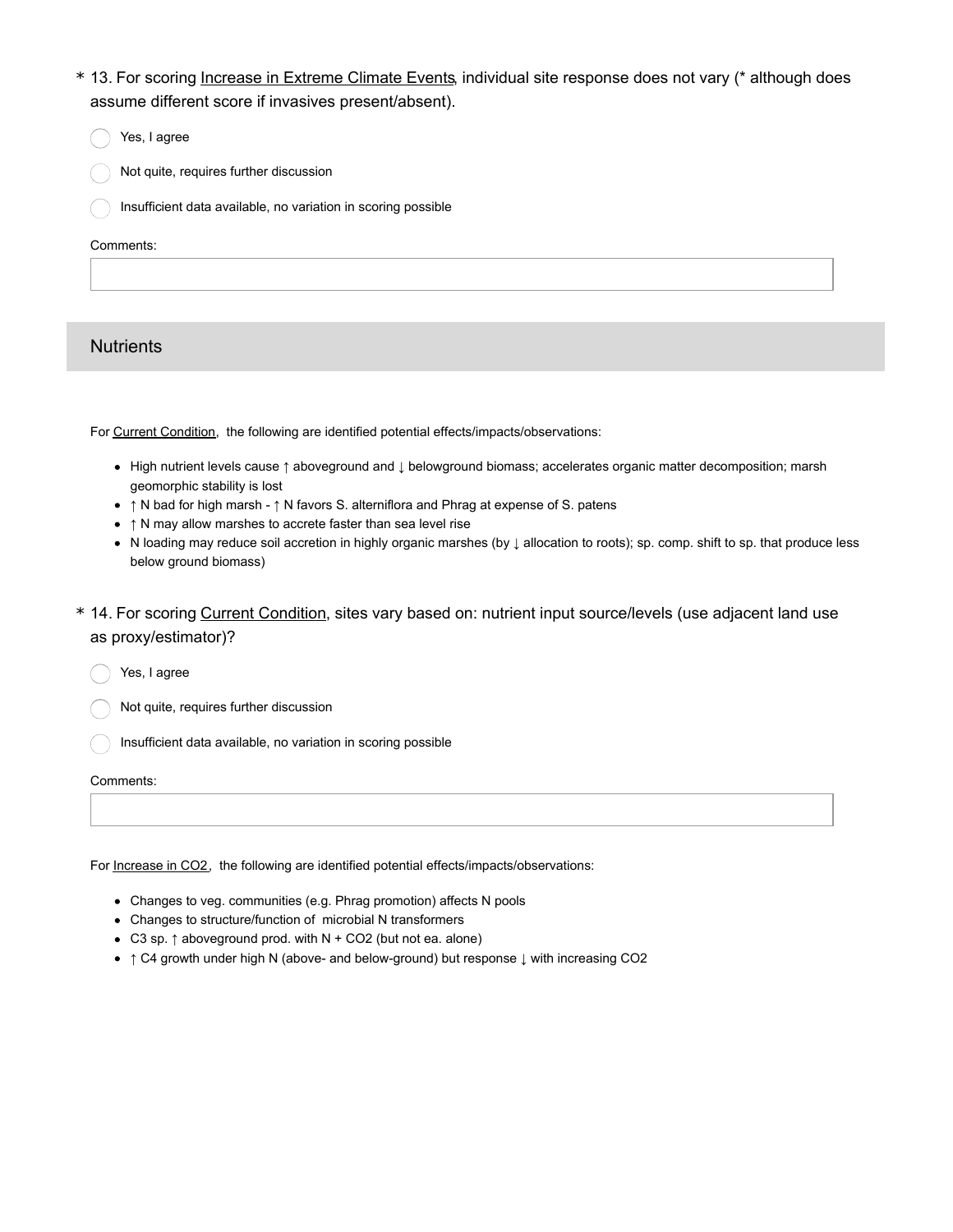### \* 15. For scoring Increase in CO2, individual site response does not vary.

| <b>U. I OF SCOTING <u>INCREASE IN COZ,</u> INCREASE SHE RESPONSE QUES NOT VALY.</b> |
|-------------------------------------------------------------------------------------|
| Yes, I agree                                                                        |
| Not quite, requires further discussion                                              |
| Insufficient data available, no variation in scoring possible                       |
| Comments:                                                                           |
|                                                                                     |

- Warming ↑ aboveground biomass for S. alterniflora, but not high marsh plants
- Stem height ↑ for both low + high marsh with warming
- Warming ↑ decomposition for S. patens
- ↑ temp. = ↑ nutrient cycling

\* 16. For scoring Increase in Temperature, individual site response does not vary.

Yes, I agree

Not quite, requires further discussion

Insufficient data available, no variation in scoring possible

Comments:

For Change in Precipitation, the following are identified potential effects/impacts/observations:

- Drought decreased decomposition for native high marsh
- Drought ↑ total biomass for S. alterniflora and S. patens
- Changes in WT levels could influence nutrient availability/circulation
- ↑ in wet deposition of nutrients

\* 17. For scoring Change in Precipitation, individual site response does not vary.

Yes, I agree

Not quite, requires further discussion

Insufficient data available, no variation in scoring possible

#### Comments:

For Change in Sea Level, the following are identified potential effects/impacts/observations:

- With ↑ N, marshes may keep up with sea level rise
- Other factors (like climate, nutrients, predation) impact marshes abilities to survive SLR
- SLR and high N load may degrade marshes by cooperatively contributing to ↑ hydrogen sulfide conc. (↑ decomposition)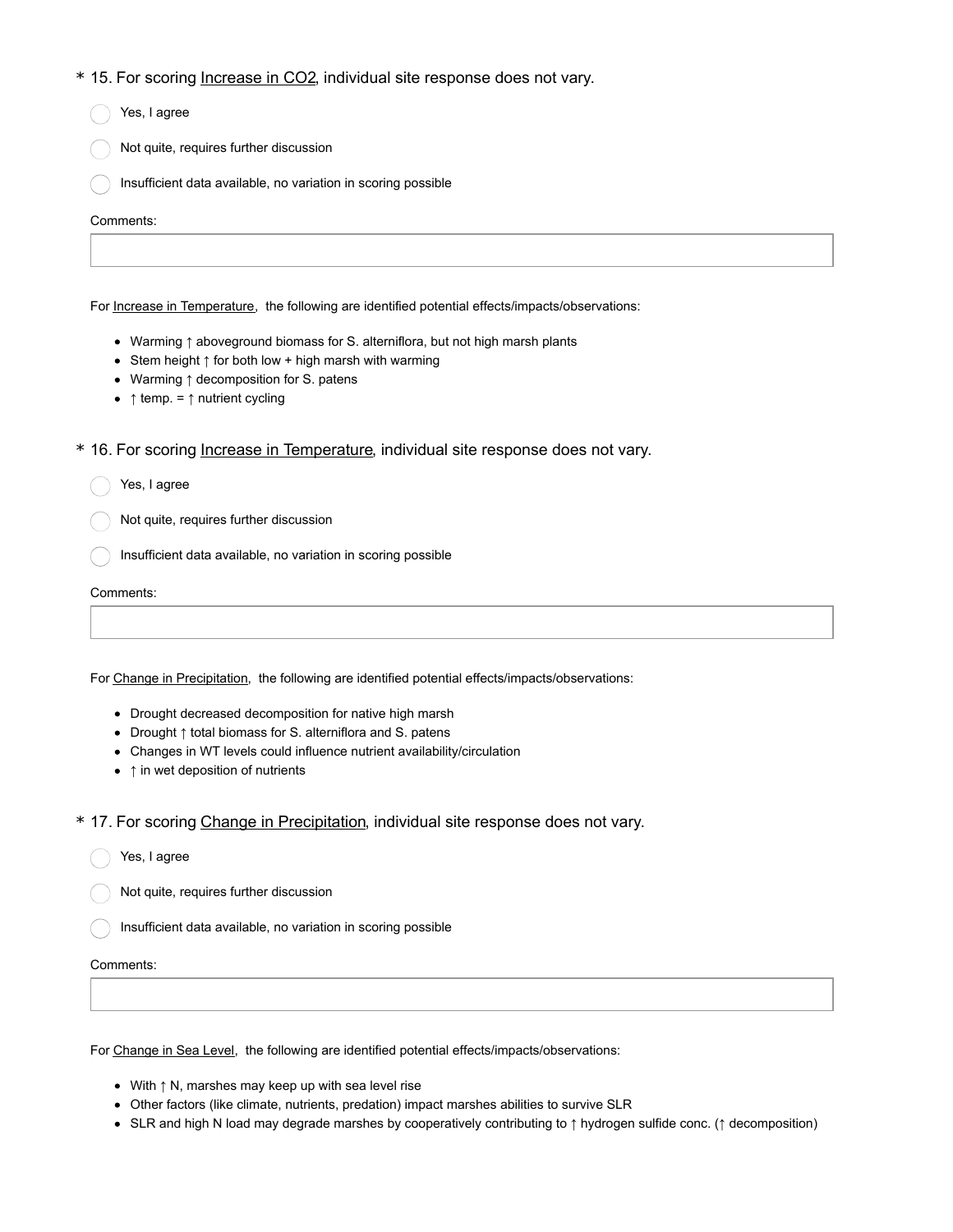- \* 18. For scoring Change in Sea Level, sites vary based on: freq./duration of inundation (with elevation as proxy)?.
	- Yes, I agree
	- Not quite, requires further discussion
	- Insufficient data available, no variation in scoring possible

For Increase in Extreme Climate Events, the following are identified potential effects/impacts/observations:

- May cause more frequent combined sewer overflows
- \* 19. For scoring Increase in Extreme Climate Events, sites vary based on: expected influence and proximity of overflow locations (e.g. upper vs. lower Bay)?
	- Yes, I agree
	- Not quite, requires further discussion
	- Insufficient data available, no variation in scoring possible

Comments:

# **Sedimentation**

For Current Conditions, the following are identified potential effects/impacts/observations:

- Salt marshes in RI are not keeping pace with SLR; low suspended sediment in Narragansett Bay
- $\bullet$  ↑ ditching in marshes =  $\downarrow$  sedimentation
- $\bullet$  Height and width of barrier is  $\Box$  to sedimentation rate in back barrier system
- ↓ sed. supply may exacerbate marsh loss but unlikely sole driver
- With ↑ sediment of 1-2 orders of magnitude, marsh can form in < 100 yrs
- \* 20. For scoring Current Conditions, sites vary based on: extent of ditching; river/streams inputs (or presence/absence of river/streams as estimator)?
	- Yes, I agree
	- Not quite, requires further discussion
	- Insufficient data available, no variation in scoring possible

### Comments: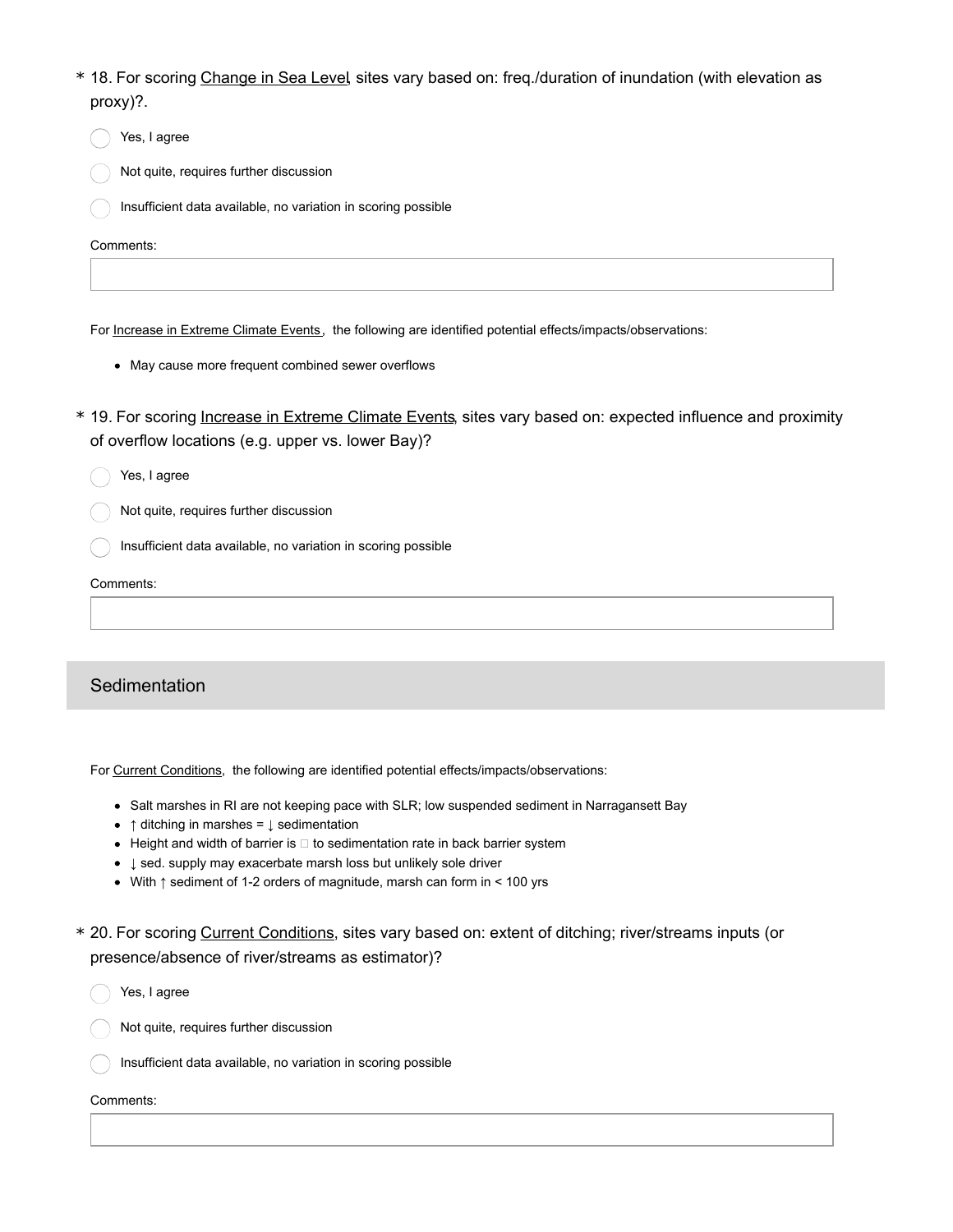For Increase in CO2, the following are identified potential effects/impacts/observations:

- Sediment trapping ↑ in C3 plants with ↑ N and ↑ CO2
- \* 21. For scoring *Increase in CO2*, sites vary based on: degree of nutrient levels (with adjacent land use as proxy)?
	- Yes, I agree
	- Not quite, requires further discussion
	- Insufficient data available, no variation in scoring possible
	- Comments:
- \* 22. For scoring Increase in Temperature, no impact on sediment supply anticipated. All sites = no score.
	- Signed Yes, I agree
	- Not quite, requires further discussion
	- Insufficient data available, no variation in scoring possible

Comments:

For Change in Precipitation, the following are identified potential effects/impacts/observations:

- ↑ precipitation may increase sediment supply from uplands/streams
- \* 23. For scoring Change in Precipitation, sites vary based on: adjacent land use; presence/absence of streams?
	- Yes, I agree
	- Not quite, requires further discussion
	- Insufficient data available, no variation in scoring possible
	- Comments:

For Change in Sea Level, the following are identified potential effects/impacts/observations:

- Accretion rates across Narragansett Bay are not keeping pace with SLR
- ↑ inundation period may increase sediment deposition
- In vegetated marshes with high sediment loads, marshes may sustain elevation with SLR
- Narragansett Bay marshes rely primarily on organic accretion ratios are site-specific
- Non-tidally restricted marshes may not drown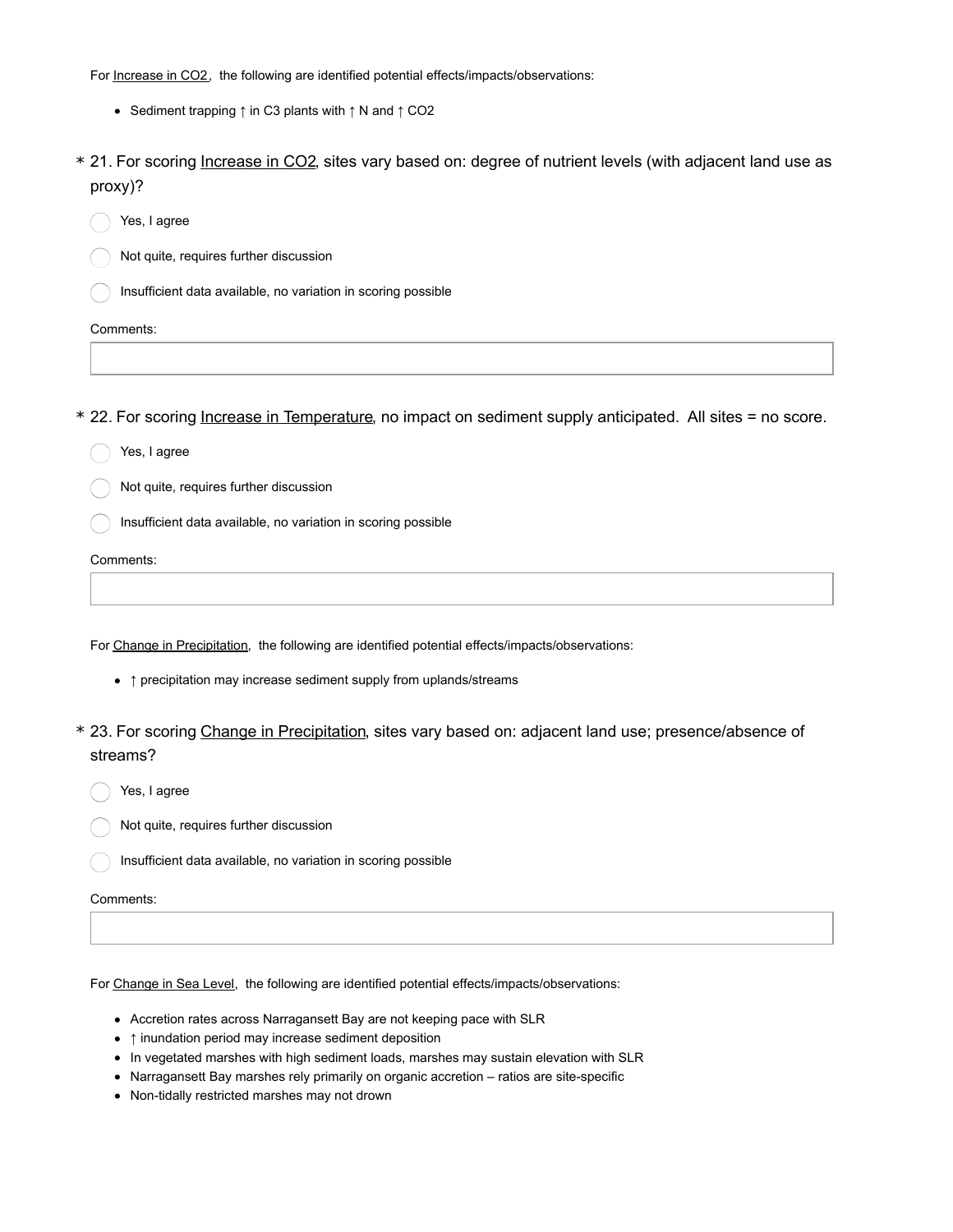- \* 24. For scoring Change Sea Level, sites vary based on: degree of tidal restriction; available sediment supply (estimated from adjacent land use; presence/absence of streams)?
- Yes, I agree Not quite, requires further discussion Insufficient data available, no variation in scoring possible

For Increase in Extreme Climate Events, the following are identified potential effects/impacts/observations:

- Summer storms a major factor in defining short-term variability in sedimentation rates
- Storm events dominate accretion/sedimentation rates at certain marshes. Mostly riverine systems and those subject to storm overwash
- \* 25. For scoring *Increase in Extreme Climate Events*, sites vary based on: overwash potential, riverine vs. cove (e.g. geomorphic setting)?

Yes, I agree

Not quite, requires further discussion

Insufficient data available, no variation in scoring possible

Comments:

## Erosion

For Current Condition, the following are identified potential effects/impacts/observations:

- Look up annual erosion rates from CRMC for each marsh (http://crmr.ri.gov/maps)
- Edge vegetation has been denuded by overabundant marsh crabs
- Vegetation loss leads to widening of creek banks and loss of marsh edge/area
- Soil type and geographical setting are most important factors when comparing erosion rates among sites
- Erosion continuously occurs (no critical threshold below which there is none)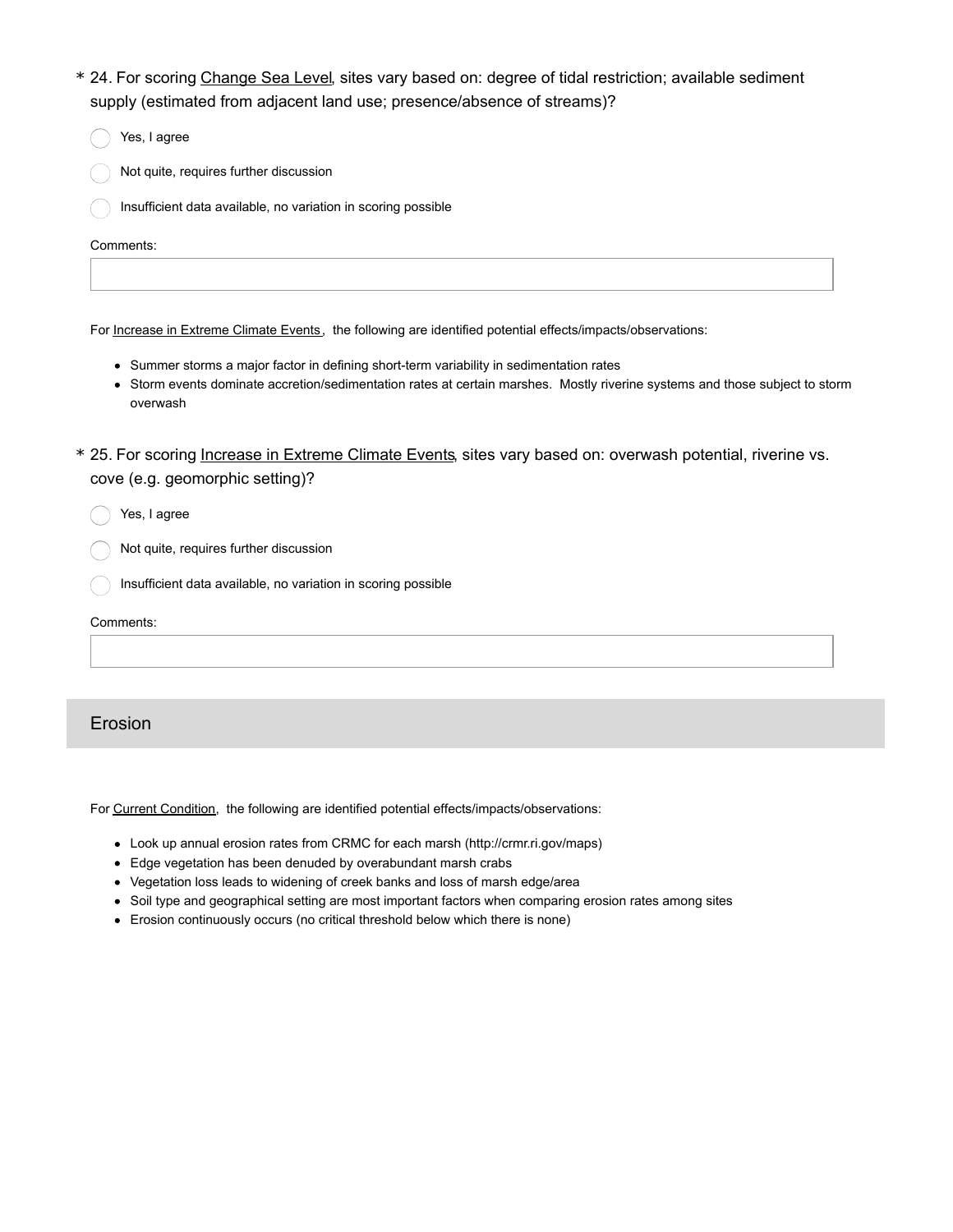- \* 26. For scoring Current Condition, sites vary based on: erosion rates (using shoreline change maps as proxy for current rates)?
	- Yes, I agree
	- Not quite, requires further discussion
	- Insufficient data available, no variation in scoring possible

For Increase in CO2, the following are identified potential effects/impacts/observations:

- ↑ soil surface cover from ↑ plant production can reduce erosion rates
- \* 27. For scoring Increase in CO2, individual site response does not vary.
	- Signed Yes, I agree
	- Not quite, requires further discussion
	- Insufficient data available, no variation in scoring possible

Comments:

For Increase in Temperature, the following are identified potential effects/impacts/observations:

- $\uparrow$  temp =  $\uparrow$  belowground decomposition =  $\uparrow$  erosion (maybe)
- \* 28. For scoring Increase in Temperature, individual site response does not vary.
	- Yes, I agree
	- Not quite, requires further discussion
	- $\bigcap$  Insufficient data available, no variation in scoring possible

Comments:

For Change in Precipitation, the following are identified potential effects/impacts/observations:

With increased rainfall, there may be an increase in erosion at riverine SM systems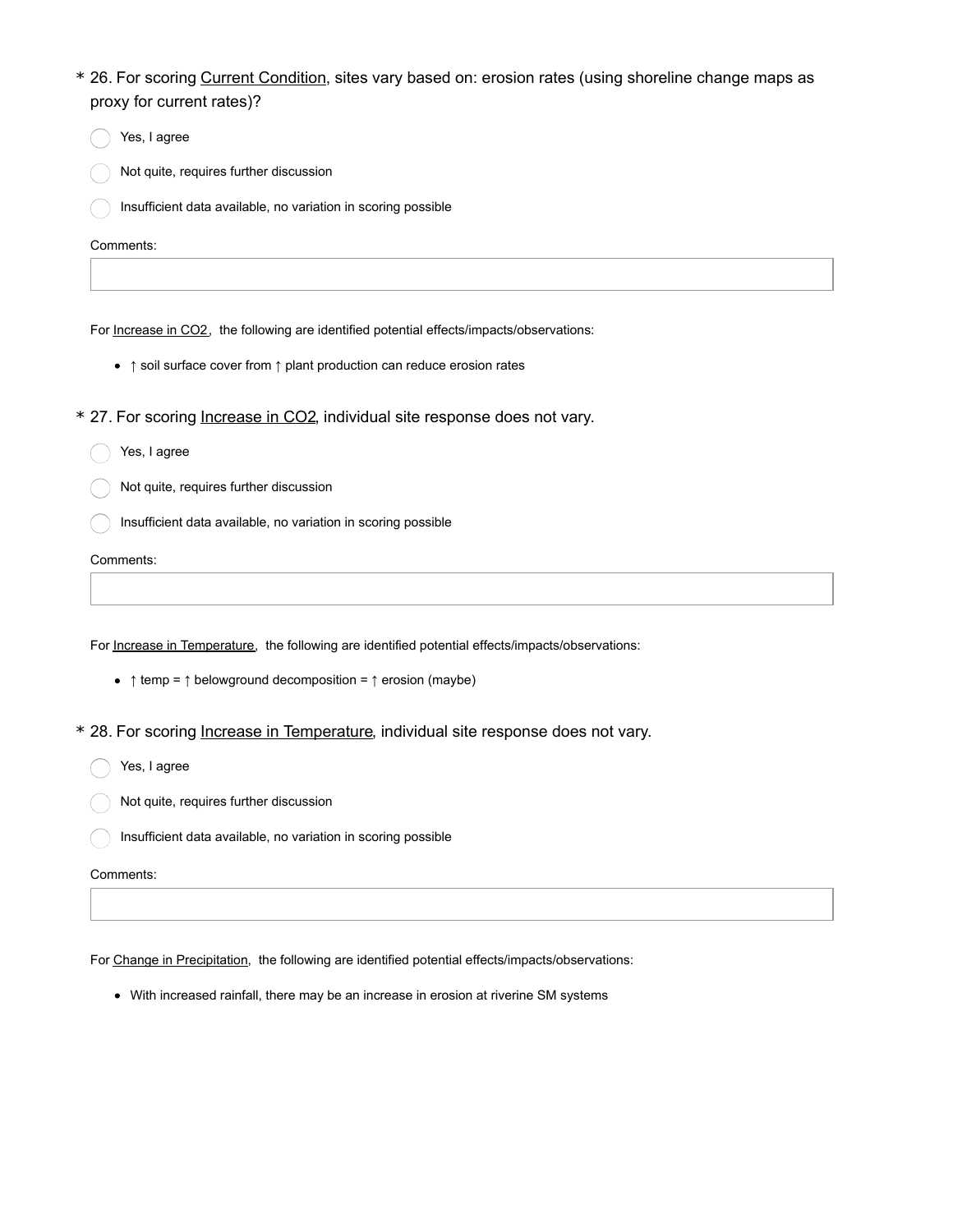- 29. For scoring Change in Precipitation, sites vary based on: proximity of rivers/streams influencing scouring \* levels?
	- Yes, I agree
	- Not quite, requires further discussion
	- Insufficient data available, no variation in scoring possible

For Change in Sea Level, the following are identified potential effects/impacts/observations:

- As marshes drown, wind-driven waves will erode unvegetated platforms
- Platform marshes are more susceptible than ramp (fringe) marshes because they are expected to drown at once
- ↑ SL of 30 cm will ↑ potential erosion by 50%
- Shoreline erosion with ↑ wind wave exposure (associated with ↑ depth, fetch, bottom shear stress)
- \* 30. For scoring Change in Sea Level, sites vary based on: type (e.g. platform, fringe); orientation to dominant wind direction; relative elevation; measured erosion rates (e.g. from shoreline change maps)?

Yes, I agree

- Not quite, requires further discussion
- Insufficient data available, no variation in scoring possible

Comments:

For Increase in Extreme Climate Events, the following are identified potential effects/impacts/observations:

- ↑ storms = more erosion of barrier beaches = ↑ threat to back barrier marshes
- Violent storms and hurricanes contribute less than 1% to long-term salt marsh erosion rates
- \* 31. For scoring *Increase in Extreme Climate Events*, sites vary based on: type (e.g. platform, fringe); geomorphic setting; *or* insignificant between sites?
	- Yes, I agree
	- Not quite, requires further discussion
	- Insufficient data available, no variation in scoring possible

#### Comments:

Environmental Contaminants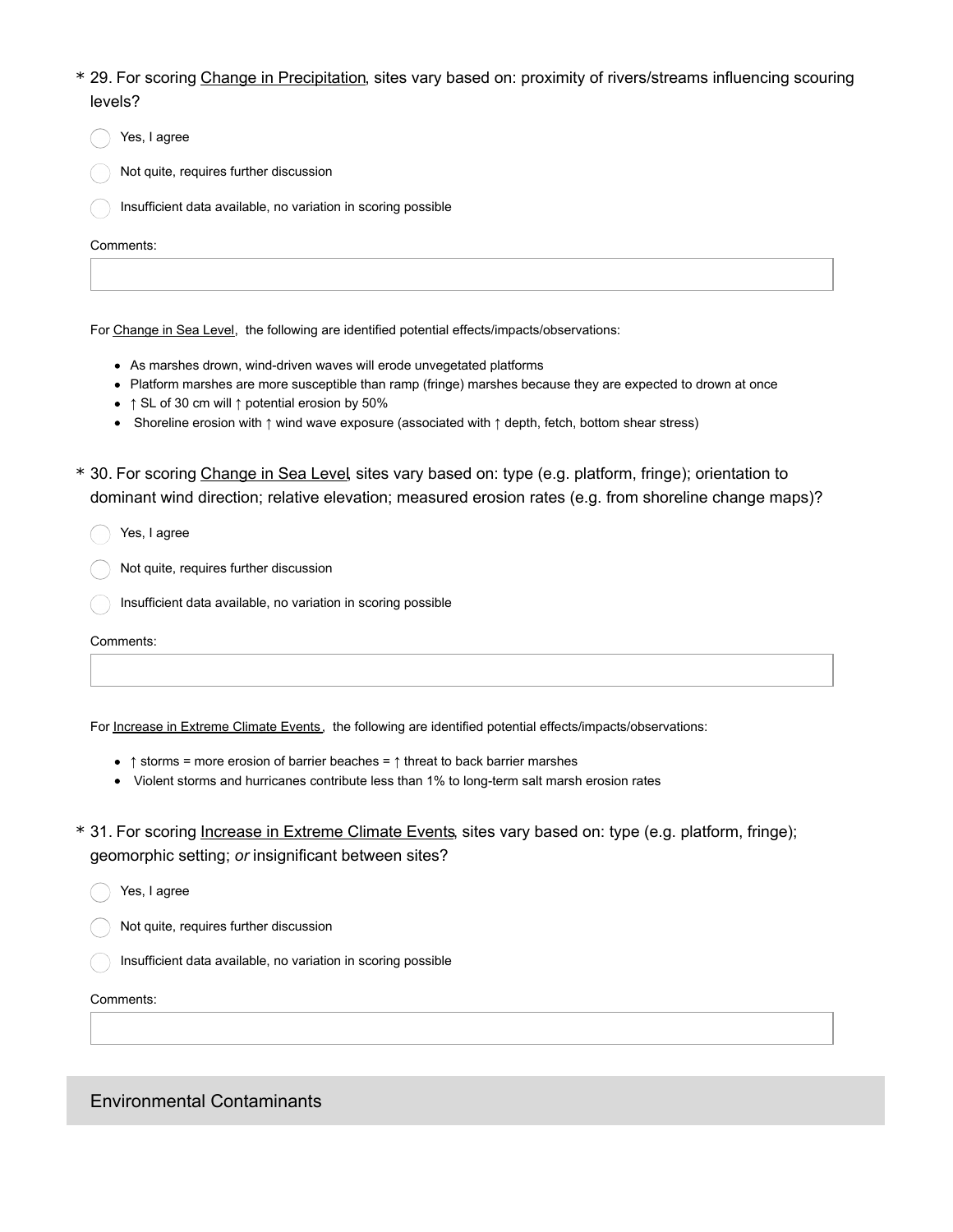For Current Condition, the following are identified potential effects/impacts/observations:

- There is a presumed tolerance to historic and persistent levels of exposure; however "cost" may be reduced ability to tolerate climatic stress
- Certain legacy pollutants are decreasing, but other emerging contaminants are increasing and it is unknown how these 'new' contaminants will affect marsh growth
- CC will stress communities through shifting them into non-optimal areas, ↓ resiliency, ↓ diversity, ↑ stress
- \* 32. For scoring Current Condition, sites vary based on: proximity and source of exposure to both legacy and emerging contaminants?

Yes, I agree

- Not quite, requires further discussion
- Insufficient data available, no variation in scoring possible

Comments:

For Increase in CO2, the following are identified potential effects/impacts/observations:

- ↑ CO2 can alter key ecosystem processes by altering contaminant mobility
- \* 33. For scoring <u>Increase in CO2</u>, individual site response does not vary (\* although does assume different score if contaminants present/absent)?

Yes, I agree

Not quite, requires further discussion

Insufficient data available, no variation in scoring possible

Comments:

For Increase in Temperature, the following are identified potential effects/impacts/observations:

- May increase contaminant uptake and stress plant/animal community
- May see ↑ use of pesticides / POPs with ↑ temp. ; ↑ temp. may alter uptake and physiological response
- ↑ may favor hardier species (more toxic species) that cause HABs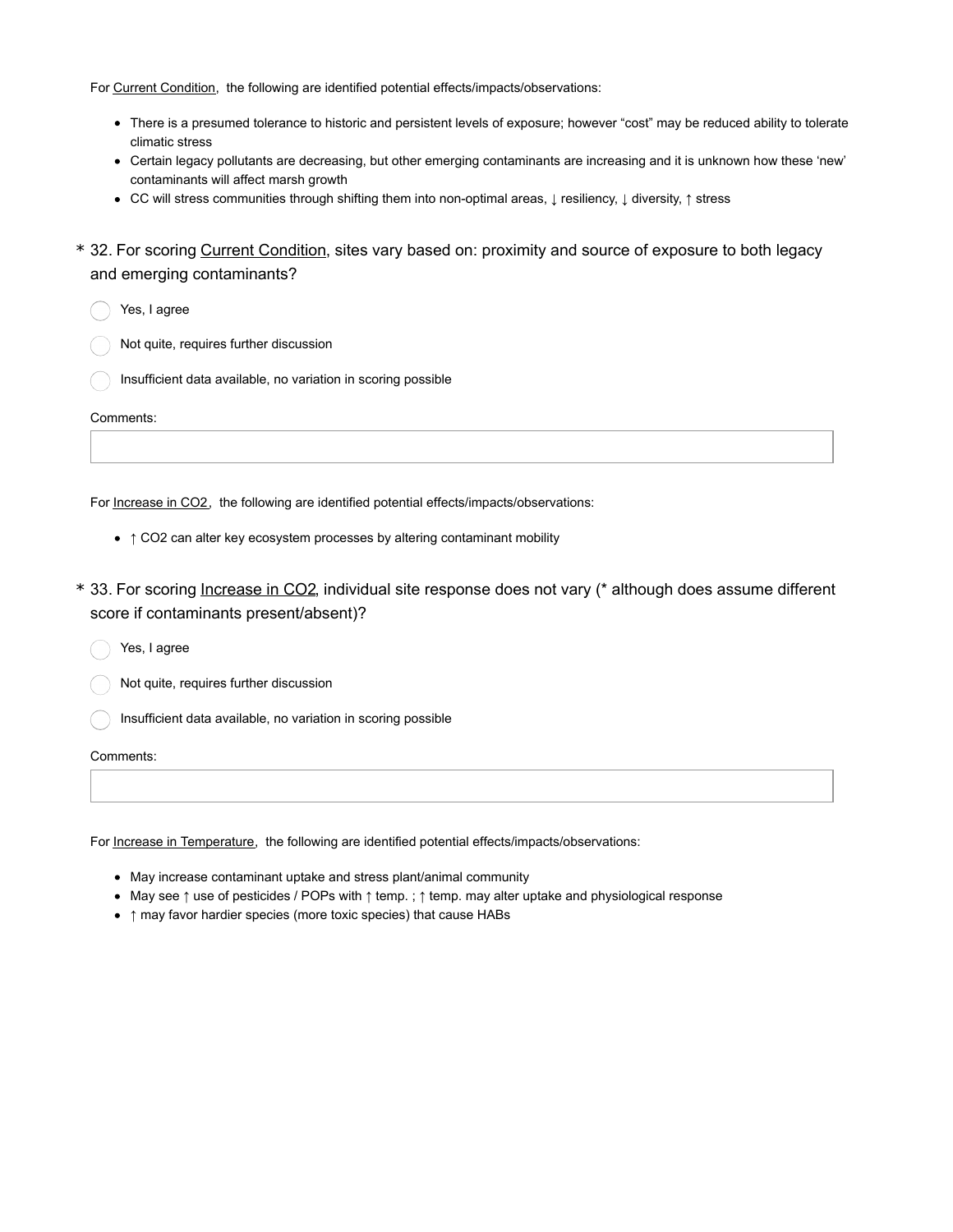- \* 34. For scoring *Increase in Temperature*, sites vary based on: adjacent land use specifically agricultural/industrial (\* although does assume different score if contaminants present/absent) ?
	- Yes, I agree
	- Not quite, requires further discussion
	- Insufficient data available, no variation in scoring possible

For Change in Precipitation, the following are identified potential effects/impacts/observations:

- ↑ precip = ↑ runoff = ↑ contaminants delivered to marshes
- $\uparrow$  precip =  $\uparrow$  wet deposition
- \* 35. For scoring Change in Precipitation, sites vary based on: slope; presence and amount of stormwater and stream inputs (\* although does assume different score if contaminants present/absent)?
	- Yes, I agree
	- Not quite, requires further discussion
	- Insufficient data available, no variation in scoring possible

```
Comments:
```
For Change in Sea Level, the following are identified potential effects/impacts/observations:

- Changes to LULC will alter runoff / flooding and delivery of contaminants
- Changes bioavailability based on changes in salinity
- Sea level affects infrastructure which alters contaminant delivery if infrastructure fails or is flooded
- \* 36. For scoring Change in Sea Level, sites vary based on: contaminant delivery as function of flooding associated with SLR [potentially using elevation as proxy] (\* although does assume a different score if nearby contaminants present/absent)?
	- Yes, I agree
	- Not quite, requires further discussion
	- Insufficient data available, no variation in scoring possible

#### Comments:

For Increase in Extreme Climate Events, the following are identified potential effects/impacts/observations:

Can cause ↑ flooding of infrastructure / landfills, ↑ contaminant delivery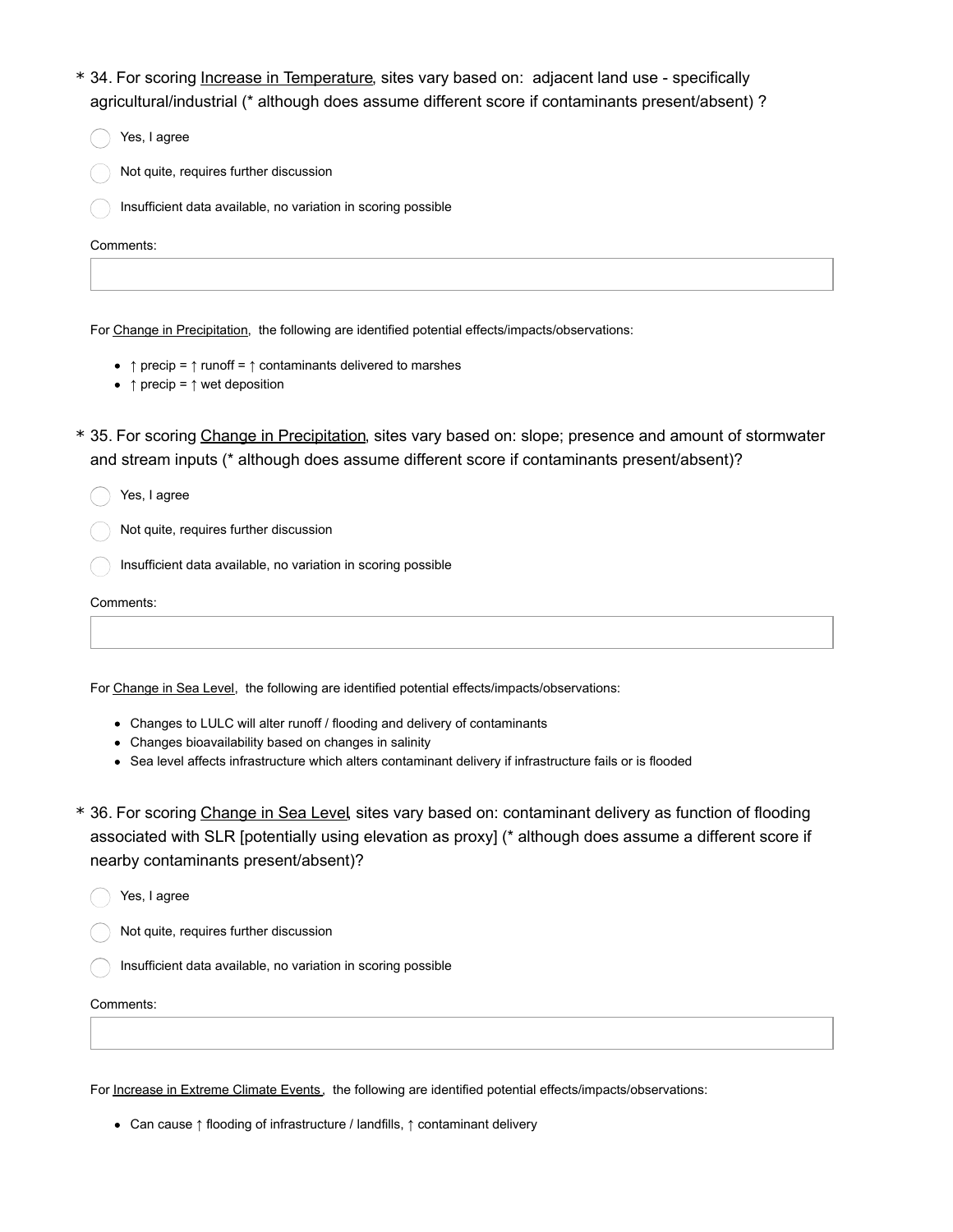- \* 37. For scoring Increase in Extreme Climate Events, sites vary based on: potential contaminant delivery as function of coastal flooding potential (\* although does assume a different score if nearby contaminants present/absent)?
	- Yes, I agree
	- Not quite, requires further discussion
	- $\bigcap$  Insufficient data available, no variation in scoring possible

# Site Knowledge

38. There must be some knowledge of local site conditions in order to apply CCVATCH scores. To determine how well these sites are known, and as a mechanism to select appropriate locations for scoring as we progress through this project, please indicate your familiarity with each of the following sites

(Note: The names provided for individual locations may not be what they are more commonly called locally. When in doubt, look at the map series found on the google drive folder to check place names and locations identified in this list):

|                        | Very well known to me | Moderate knowledge | Limited knowledge | Not familiar with site at all |
|------------------------|-----------------------|--------------------|-------------------|-------------------------------|
| Avondale               |                       |                    |                   |                               |
| Barrington Beach       |                       |                    |                   |                               |
| Chase Cove             |                       |                    |                   |                               |
| Coggeshall             |                       |                    |                   |                               |
| <b>Colt State Park</b> |                       |                    |                   |                               |
| Fox Hill               |                       |                    |                   |                               |
| <b>Galilee North</b>   |                       |                    |                   |                               |
| Hundred Acre Cove_N    |                       |                    |                   |                               |
| Hundred Acre Cove_SE   |                       |                    |                   |                               |
| Hundred Acre Cove_SW   |                       |                    |                   |                               |
| Island Rd North        |                       |                    |                   |                               |
| Jacob's Point          |                       |                    |                   |                               |
| Jenny's Creek          |                       |                    |                   |                               |
| Mary's Creek           |                       |                    |                   |                               |
| <b>Mill Cove</b>       |                       |                    |                   |                               |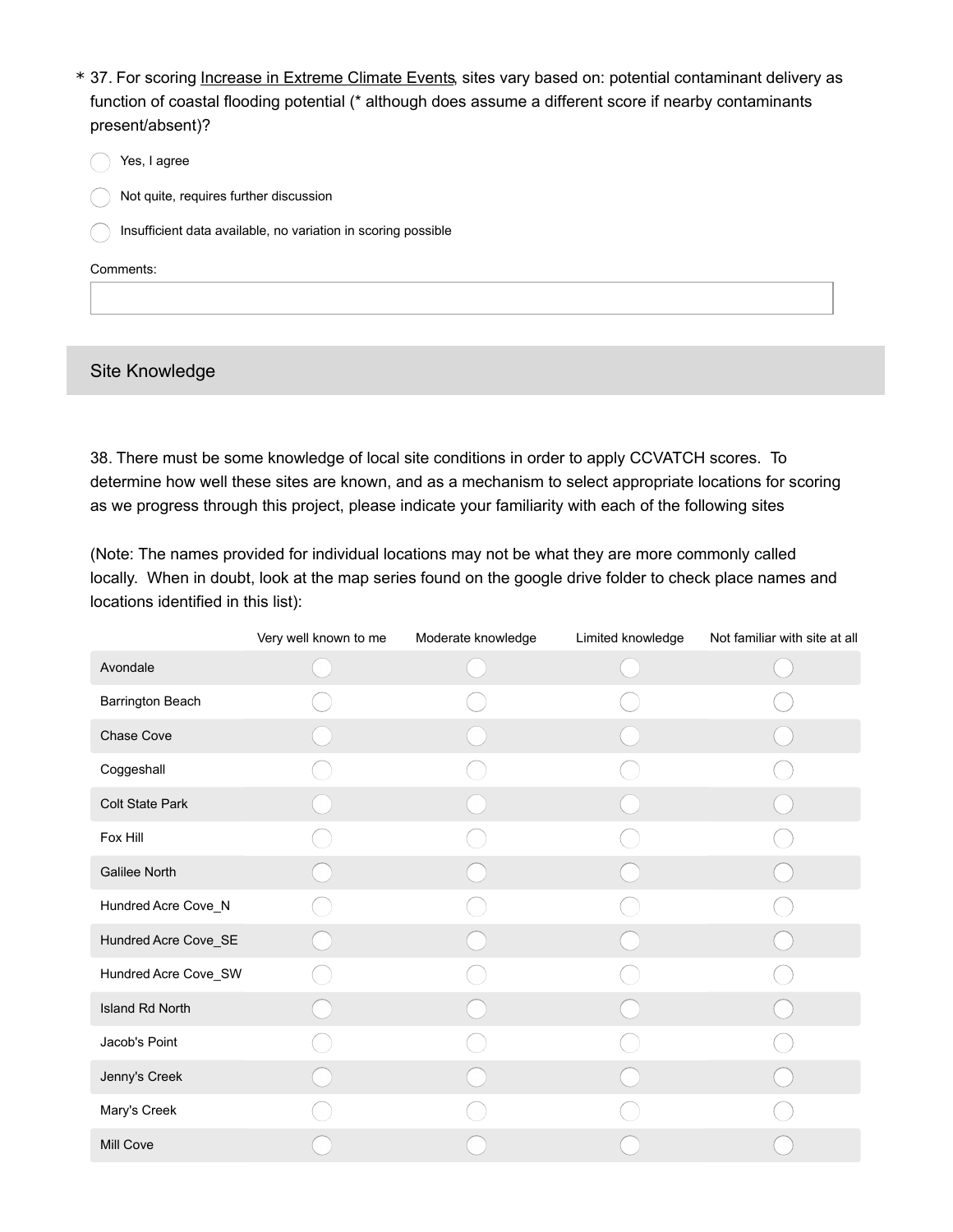|                                                                                                       | Very well known to me | Moderate knowledge | Limited knowledge | Not familiar with site at all |  |  |
|-------------------------------------------------------------------------------------------------------|-----------------------|--------------------|-------------------|-------------------------------|--|--|
| Nag Pond                                                                                              |                       |                    |                   |                               |  |  |
| Nag West                                                                                              |                       |                    |                   |                               |  |  |
| Narrow River C                                                                                        |                       |                    |                   |                               |  |  |
| Narrow River N                                                                                        |                       |                    |                   |                               |  |  |
| Narrow River S                                                                                        |                       |                    |                   |                               |  |  |
| Ninigret                                                                                              |                       |                    |                   |                               |  |  |
| Palmer River_N                                                                                        |                       |                    |                   |                               |  |  |
| Palmer River_S                                                                                        |                       |                    |                   |                               |  |  |
| Potters Pond                                                                                          |                       |                    |                   |                               |  |  |
| Providence Point                                                                                      |                       |                    |                   |                               |  |  |
| Quonnie Pond - East of<br>Breachway                                                                   |                       |                    |                   |                               |  |  |
| Rocky Hill                                                                                            |                       |                    |                   |                               |  |  |
| Round East                                                                                            |                       |                    |                   |                               |  |  |
| Round West                                                                                            |                       |                    |                   |                               |  |  |
| Sachuest                                                                                              |                       |                    |                   |                               |  |  |
| Sapowet                                                                                               |                       |                    |                   |                               |  |  |
| Sapowet Point                                                                                         |                       |                    |                   |                               |  |  |
| Smith Cove                                                                                            |                       |                    |                   |                               |  |  |
| Stillhouse Cove                                                                                       |                       |                    |                   |                               |  |  |
| Succotash East                                                                                        |                       |                    |                   |                               |  |  |
| Winnapaug                                                                                             |                       |                    |                   |                               |  |  |
| Are there additional sites that are not listed here that you think we should apply CCVATCH scores to? |                       |                    |                   |                               |  |  |

Next Steps